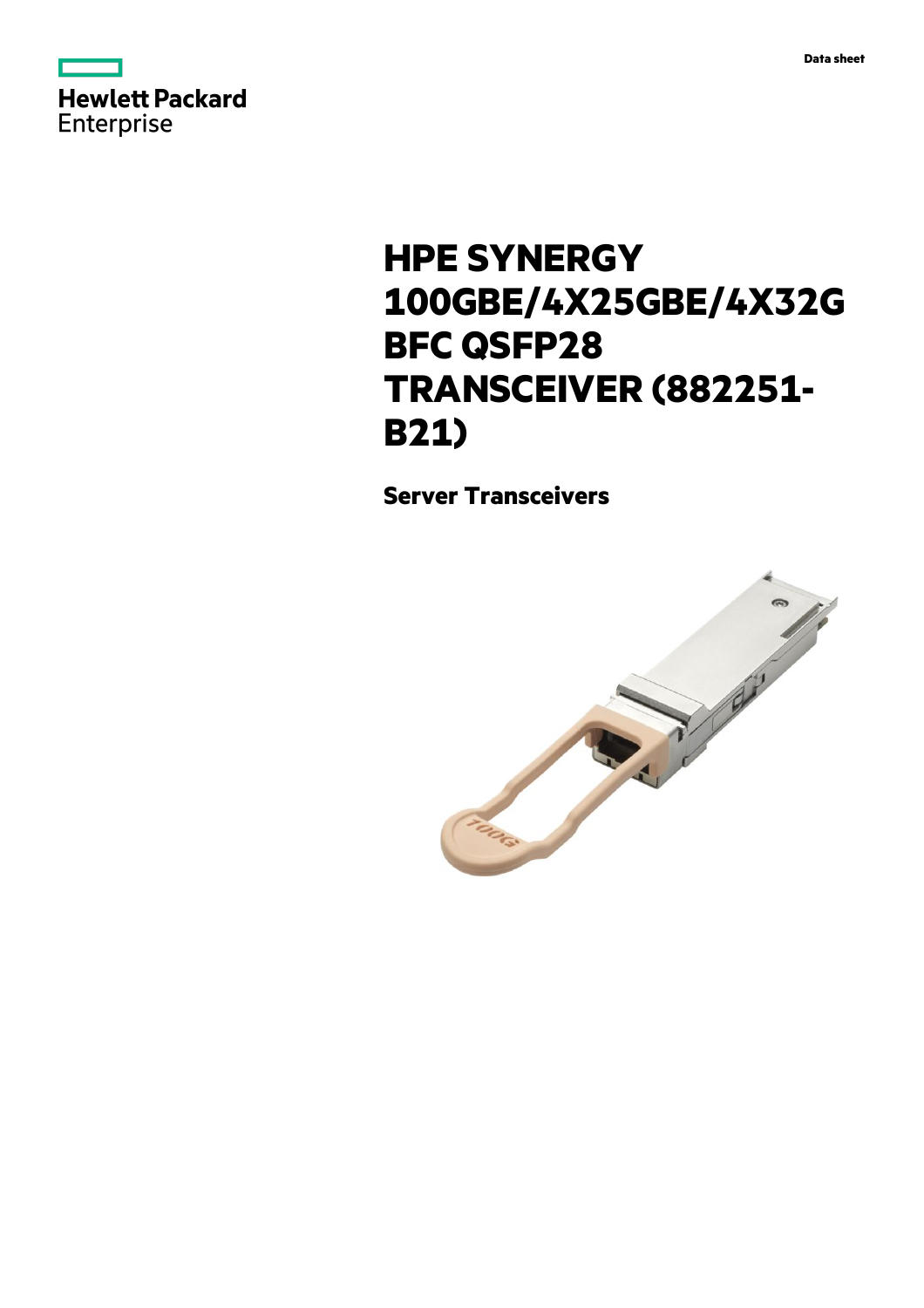<u>and the second part of the second part of the second part of the second part of the second part of the second part of the second part of the second part of the second part of the second part of the second part of the seco</u>

# **Technical specifications HPE Synergy 100GbE/4x25GbE/4x32GbFC QSFP28 Transceiver**

| <b>Product Number</b>              | 882251-B21                        |
|------------------------------------|-----------------------------------|
| <b>Connector type</b>              | <b>MPO</b>                        |
| Wavelength                         | 850nm                             |
| <b>Transceiver form factor</b>     | QSFP28                            |
| <b>Fiber type</b>                  | Multi-mode                        |
| <b>Maximum distance</b>            | 100 m                             |
| <b>Product Dimensions (metric)</b> | $9.5 \times 19.68 \times 3.81$ cm |
| Weight                             | 0.08 kg                           |